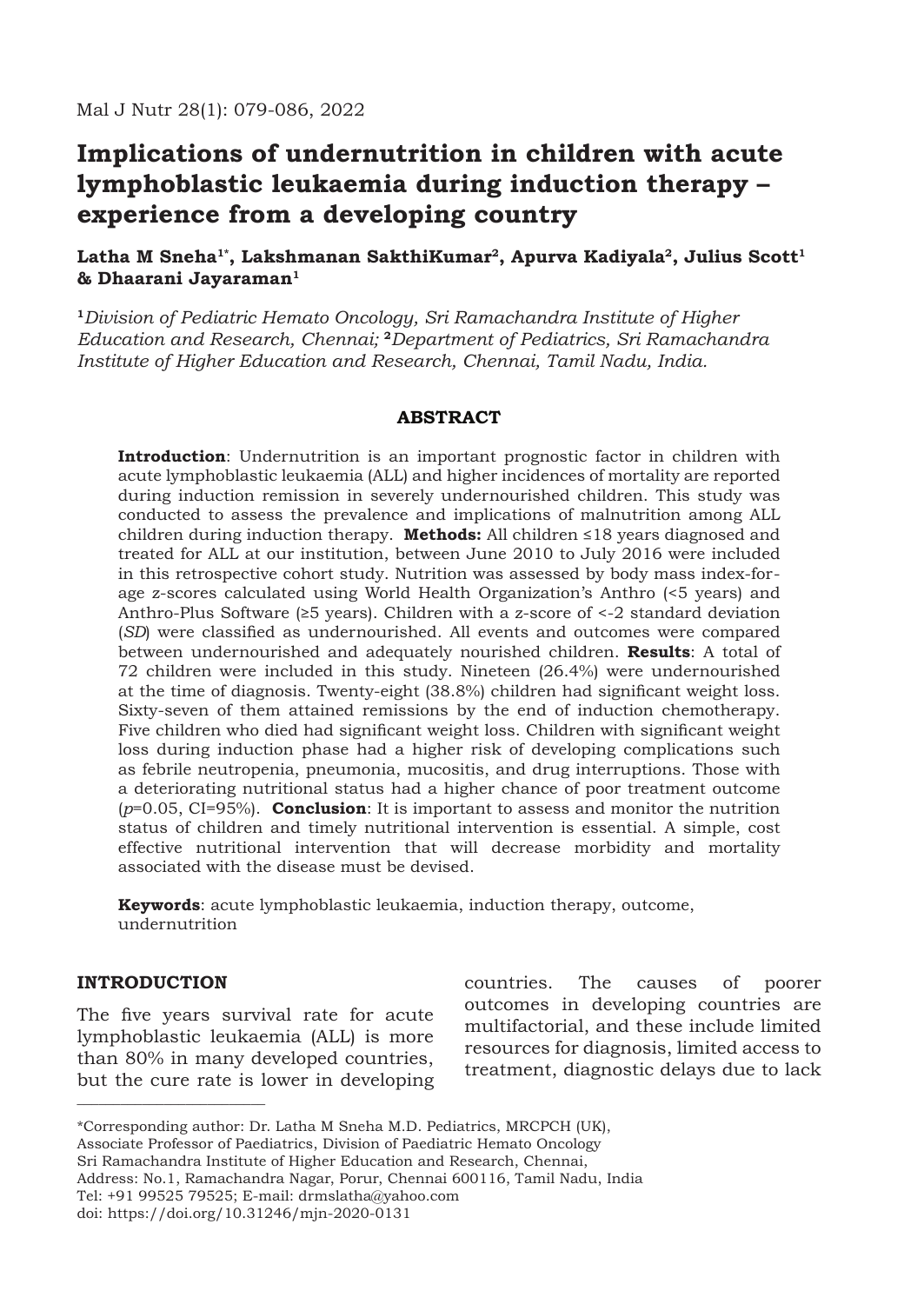of awareness, infections, and underlying increased incidence of undernutrition. One of the major issues in improving survival rates of children with ALL in developing countries is the increased rate of mortality during the induction phase, which is again attributed to infections, undernutrition, and poor tolerance to treatment. When compared to developed countries, a higher proportion of children in developing countries have undernutrition at the time of diagnosis and also higher number of high risk patients presenting with advanced disease than low risk patients (Maldonado *et al*., 2015).

Advanced disease status alters nutritional state, causing protein and micronutrient deficiencies. Poor nutritional status in turn influences the course of disease and survival prospects. Various studies have proven that undernourished children with ALL have poorer clinical outcomes when compared to normally nourished children, due to decreased tolerance to chemotherapy, altered metabolism of chemotherapy drugs, and increased infection rates (Gokcebay *et al*., 2015).

### **MATERIALS AND METHODS**

This retrospective cohort study was conducted in the Division of Paediatric Hemato Oncology, at Sri Ramachandra Institute of Higher Education and Research, Chennai, India as a part of the Indian Council of Medical Research's (ICMR) Short Term Studentship (STS) programme. Institutional Ethics Committee approval was obtained. Participant's parental consent was also obtained.

All patients, between 1-18 years of age, who were diagnosed with ALL and treated throughout the course of induction therapy at our medical centre were included in the study. Patients above 18 years, those presenting with a relapse, those who have started treatment at another medical facility, and those who have abandoned treatment were excluded.

The study was conducted over a period of two months. The patients' medical records were accessed, and the necessary data were retrieved. These included demographic data, hospital identity, date of diagnosis, risk stratification, and drugs used in induction therapy. The patient's height in centimetres (cm) and weight in kilograms (kg) were noted from the medical records, on day 1 (day of diagnosis), and during every admission. Laboratory records were accessed and the presence of anaemia, hypoalbuminemia, and hypokalaemia at diagnosis were noted. Any events during treatment such as febrile neutropenia, drug interruption and dose modification, mucositis, blood products requirement, and infections were noted.

The Anthro Software of the World Health Organization (WHO) (version 3.0.1; Department of Nutrition, WHO) was used to calculate the body mass index (BMI) and BMI-for-age z-score of patients up to the age of five years (60 months). The WHO Anthro-plus software (version 1.0.2) was used to calculate the BMI and BMI-for-age z-score for children above five years of age (completed 60 months). Nutritional status was classified according to the WHO criteria (WHO, 2009; WHO, 2006). The study cohort was categorised into three groups:

- Undernourished patients with a z-score >2 standard deviation (*SD*) below mean BMI-for-age (<- 2SD)
- Adequately nourished patients with a z-score between 2*SD* below (-2SD) and 1*SD* (+1*SD*) above the mean BMI-for-age
- Over-nourished patients with a z-score above 1*SD* (+1*SD*) above mean BMI-for-age.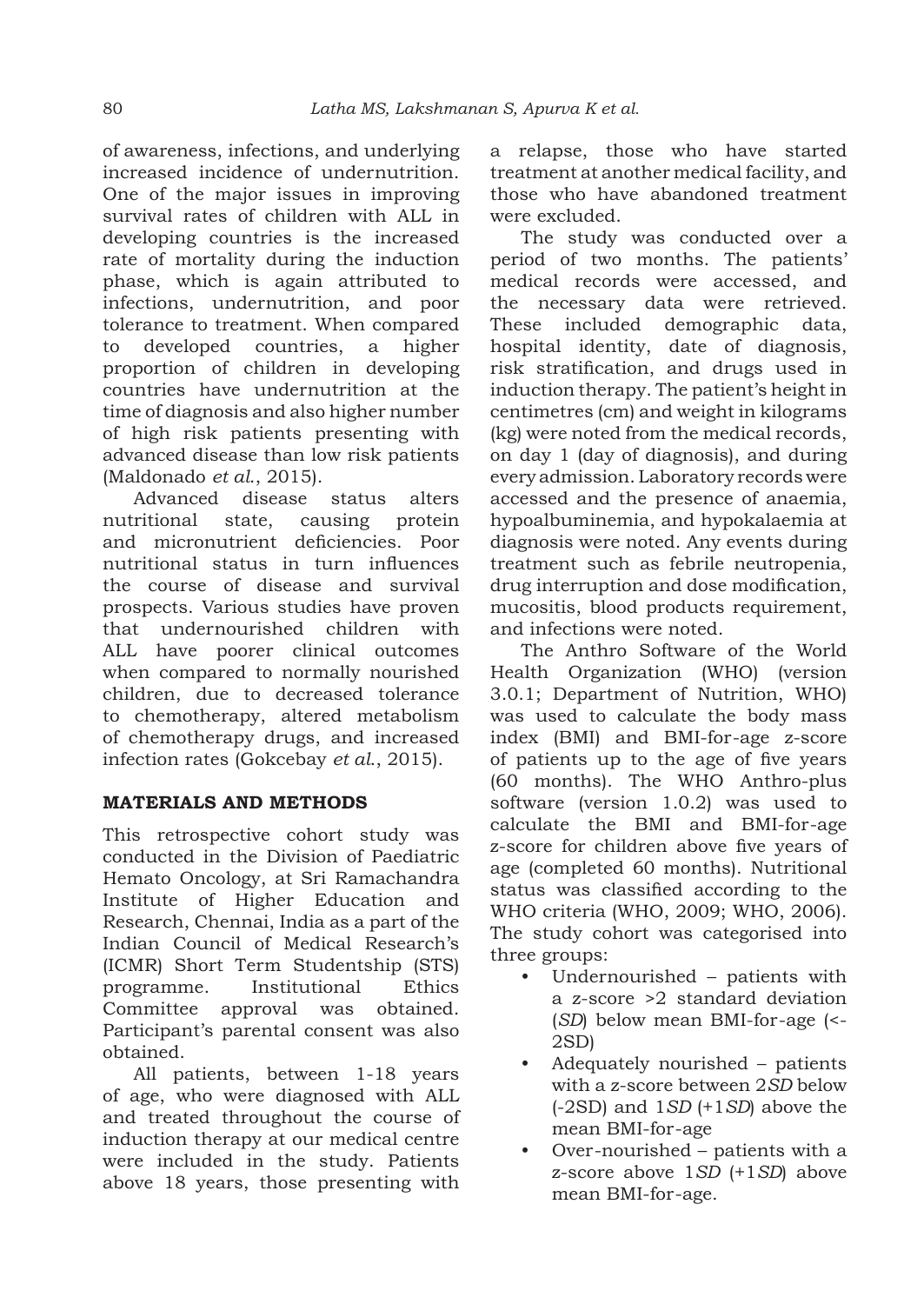Weight loss >10% or a decrease in BMI z-score by ≥1*SD* below the previous z-score was considered significant.

Anaemia was diagnosed according to WHO criteria. Febrile neutropenia was defined as the occurrence of a single oral temperature of  $>38.3$  °C (101.4F) or 38  $^{\circ}$ C(101F) for >1 hour along with an absolute neutrophil count (ANC) <500 or 1000 with predicted rapid decline during the next 48 hours.

Children with age >1 year and <10 years, white blood count (WBC)< 50,000/ mm3, good response to prednisolone, no testicular involvement, no bulky disease, and no high risk cytogenetics were considered as standard risk.

Children with high risk cytogenetics like BCR ABL positivity, iAMP 21, MLL and T (1:19) positivity, hypodiploidy, poor response to prednisolone, and minimal residual diseases (MRD) positive at the end of induction, T-cell phenotype were considered to be of high risk.

Statistical analysis was done using SPSS version 17.0. Demographics and clinical variables were analysed using frequencies and percentages for categorical variables. We also determined the associations between various parameters including nutritional status at diagnosis and outcomes. Crude odds ratio (OR) and 95% confidence interval (CI) were calculated with those 'attaining remission' as the reference category. The statistical significance level was set at 5%.

# **RESULTS**

Among 84 children who were diagnosed with ALL at our centre, between June 2010 and June 2016, one child abandoned treatment and 11 children continued further treatment at their native places. Thus, the final study population included 72 children.

Table 1 demonstrates the demographic and medical characteristics

of the children. A total of 19 (26.3%) children were undernourished at diagnosis. Among these 19 who were undernourished, 15 (78.9%) also had anaemia. There was a strong association between the nutritional status of children and socioeconomic status (*p*<0.038, with 95% CI); malnutrition was found to be more common among children of lower socioeconomic status (Table 2). The mean z-score at diagnosis was -0.53 (*SD*:  $\pm 2.36$ ). Thirty eight out of the 72 (52.7%) patients had weight loss; 28 (73.6%) of this 38 had significant weight loss. There was no statistical significance between socioeconomic status and significant weight loss (Table 3).

Table 4 gives the details of the events during induction phase. A total of 16 children had induction therapy free of events. Febrile neutropenia, mucositis, pneumonia, and drug interruptions were found to be more common in those who had significant weight loss than in those who were undernourished at diagnosis, but only febrile neutropenia was found to be statistically significant among the other variables (*p*=0.001).

# **DISCUSSION**

Adequate nutrition in children with cancer is essential to maintain optimal growth and development, decrease toxicity, enhance survival outcome, and improve quality of life (Owens *et al.,* 2013). The heightened risk of infections in undernourished patients and the increased risk of toxicity from chemotherapy in these children are the main obstacles to improve the survival rates of ALL in developing countries. Undernutrition increases treatmentrelated mortalities and morbidities, leads to abandonment of therapy, and has a negative effect on the quality of life. In developed countries, undernutrition is reported to occur in less than 10% of children with ALL, whereas a higher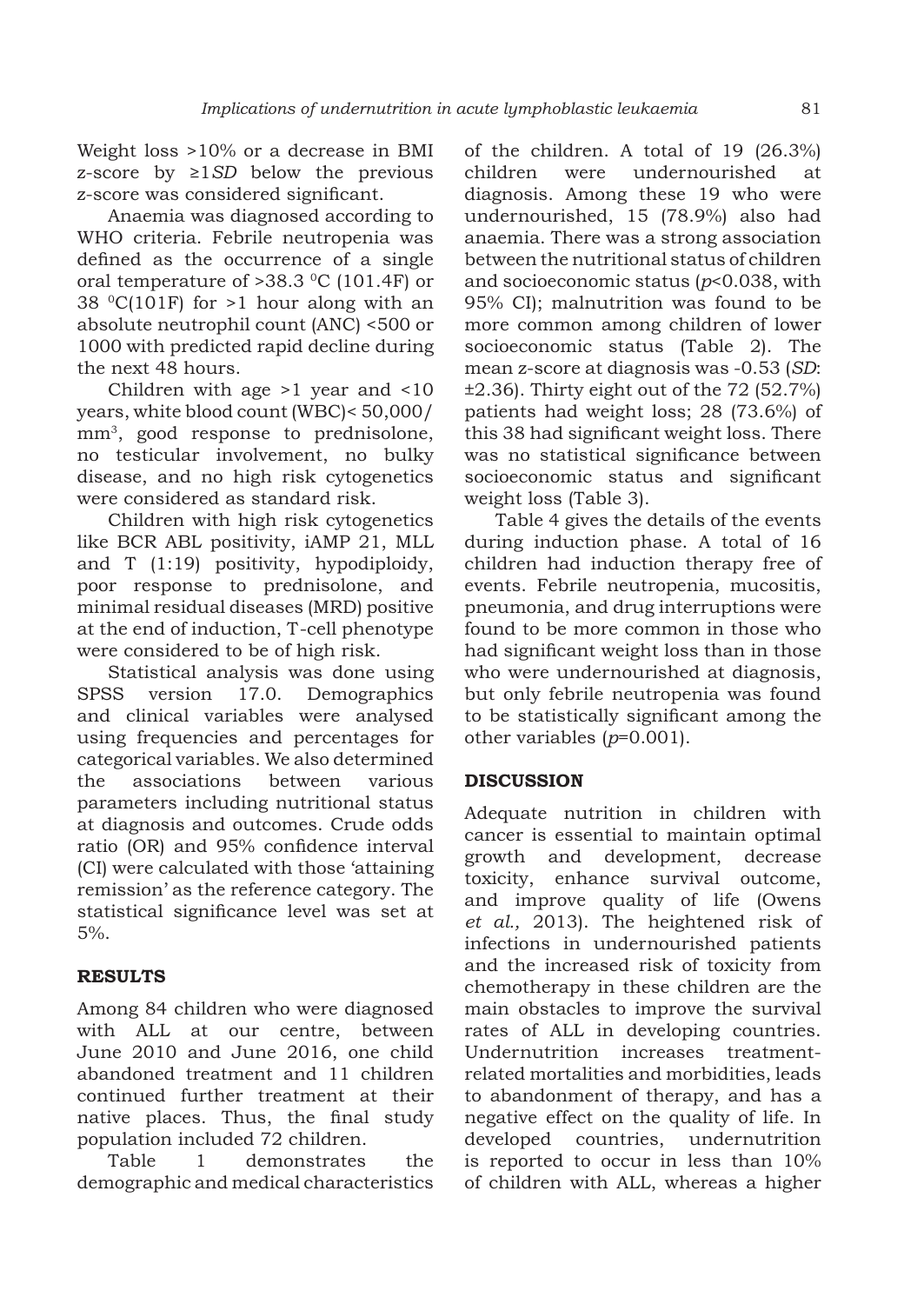| Characteristics                                    | п              | %    |
|----------------------------------------------------|----------------|------|
| Age at diagnosis                                   | 72             |      |
| < 5 years                                          | 31             | 43.1 |
| $6 - 10$ years                                     | 19             | 26.4 |
| $>11$ years                                        | 22             | 30.5 |
| Gender                                             |                |      |
| Male                                               | 52             | 72.2 |
| Female                                             | 20             | 27.8 |
| Socioeconomic class (modified<br>Kuppuswamy scale) |                |      |
| Class 1                                            | 15             | 20.8 |
| Class 2                                            | 21             | 29.2 |
| Class 3                                            | 13             | 18.0 |
| Class 4                                            | 12             | 16.7 |
| Class <sub>5</sub>                                 | 11             | 15.3 |
| Risk stratification                                |                |      |
| Standard risk                                      | 33             | 45.8 |
| High risk                                          | 39             | 54.2 |
| Anaemia at diagnosis                               | 47             |      |
| Undernourished                                     | 19             | 40.4 |
| Adequately nourished                               | 22             | 46.8 |
| Overnourished                                      | 6              | 12.8 |
| Hypoalbuminemia at diagnosis                       | 12             |      |
| Undernourished                                     | 5              | 41.7 |
| Adequately nourished                               | 6              | 50.0 |
| Overnourished                                      | $\mathbf{1}$   | 8.3  |
| Hypokalemia at diagnosis                           | 6              |      |
| Undernourished                                     | 3              | 50.1 |
| Adequately nourished                               | $\overline{2}$ | 33.3 |
| Overnourished                                      | $\mathbf{1}$   | 16.6 |

**Table 1.** Patients' demographic and medical characteristics at diagnosis

Socioeconomic class: class 1 – upper; class 2 – upper middle; class 3 – lower middle; class 4 – upper lower; class 5 – lower

| Socioeconomic | Nutritional status at diagnosis |                         |                   |               |         |
|---------------|---------------------------------|-------------------------|-------------------|---------------|---------|
| class         | <b>Undernourished</b>           | Adequately<br>nourished | Over<br>nourished | Total $n$ (%) | p value |
| Class 1       | 3                               | 6                       | 6                 | 15(20.8)      | 0.038   |
| Class 2       | 5                               | 16                      | 0                 | 21 (29.2)     |         |
| Class 3       | 3                               | 8                       | 2                 | 13(18.1)      |         |
| Class 4       | 2                               | 7                       | 3                 | 12(16.7)      |         |
| Class 5       | 6                               | 4                       |                   | 11 (15.2)     |         |
| Total         | 19                              | 41                      | 12                | 72 (100.0)    |         |

**Table 2.** Correlation between socioeconomic status and nutritional status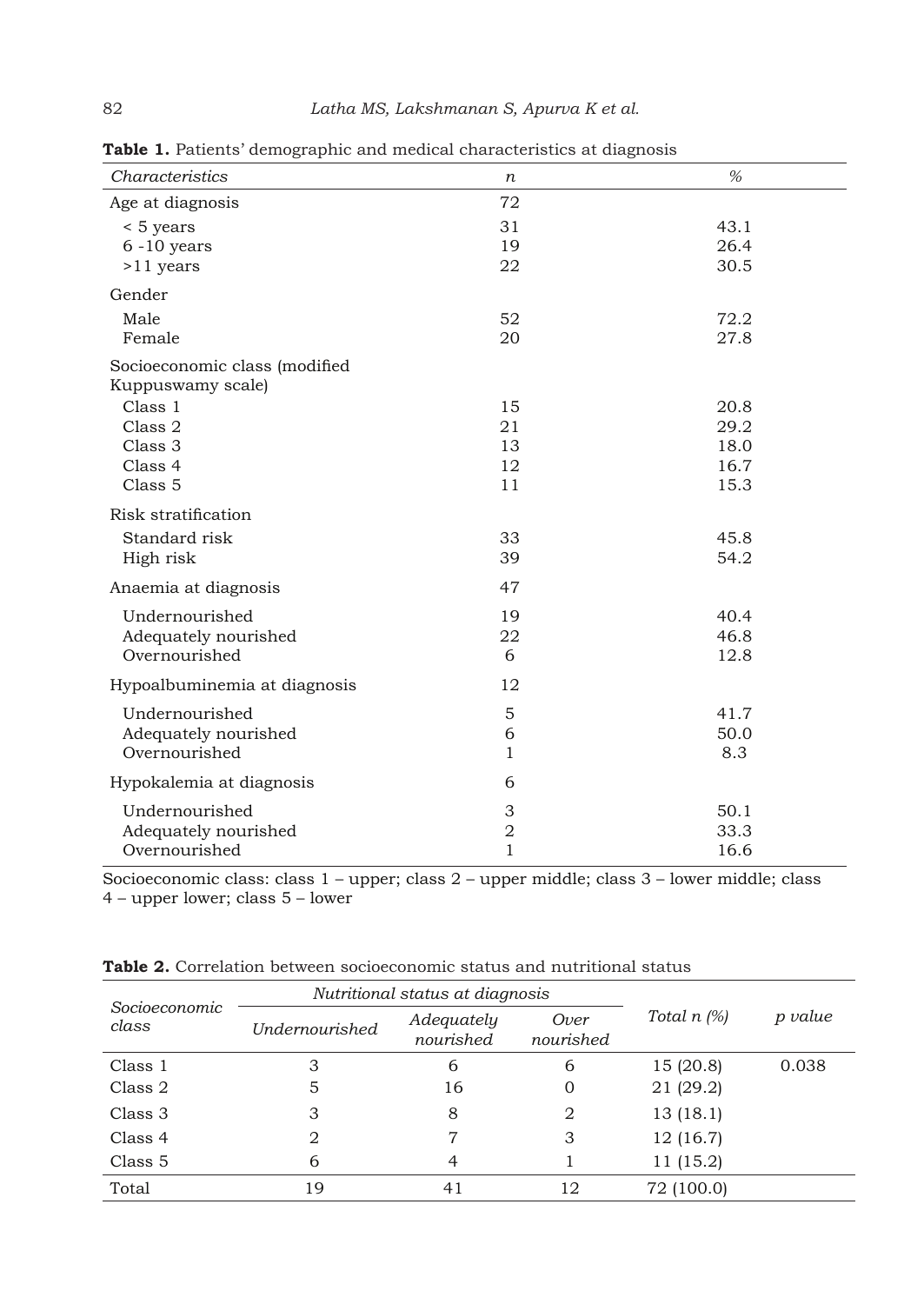| Nutritional status at<br>diagnosis | At diagnosis<br>$n \approx$ | No. of patients with<br>significant weight loss<br>during induction<br>$n \approx$ (%) | p value |
|------------------------------------|-----------------------------|----------------------------------------------------------------------------------------|---------|
| Undernourished                     | 19 (26.4)                   | 5(17.9)                                                                                | 0.205   |
| Adequately nourished               | 41 (56.9)                   | 16(57.1)                                                                               |         |
| Over nourished                     | 12 (16.7)                   | 7(25.0)                                                                                |         |
| Total                              | 72 (100.0)                  | 28 (100.0)                                                                             |         |

**Table 3.** Correlation between nutritional status at diagnosis and significant weight loss during induction phase

**Table 4.** Correlation between nutritional status at diagnosis and events during treatment

| Events                  | Nutritional status     |       |                 | Total                           |    |
|-------------------------|------------------------|-------|-----------------|---------------------------------|----|
|                         | Undernourished, $n=19$ |       |                 | Significant weight loss, $n=28$ |    |
|                         | $n \approx 1\%$        | р     | $n \approx$ (%) | р                               |    |
| Febrile<br>neutropenia  | 7(36.8)                | 0.203 | 10 (35.7)       | < 0.001                         | 17 |
| Dosage<br>interruptions | 5(26.3)                | 0.273 | 7(25.0)         | 0.496                           | 12 |
| Pneumonia               | 3(15.8)                | 1.000 | 6(21.4)         | 0.011                           | 9  |
| Mucositis               | 5(26.3)                | 0.868 | 9(32.1)         | 0.023                           | 14 |

**Table 5.** Outcome of induction therapy

| Outcome            | $n \ (\%)$  |
|--------------------|-------------|
| Attained remission | 67 (93.1)   |
| Died               | 5(6.9)      |
| Total              | 72 (100.0%) |

rate of 21-52% has been reported in developing countries (Sala *et al.,* 2012). The prevalence of undernutrition among children and adolescents with cancer ranges from 8%-60%, depending upon the type of cancer, treatment modalities and methods used to measure nutritional status (Agarwal *et al.,* 2012).

There are no standard clinical practice guidelines for monitoring nutritional status in children with cancer. Weight as an accurate parameter of nutritional status may be unreliable in cases with significant tumour volume, organomegaly, or altered hydration status. Cancer therapy alters muscle and fat composition. An evaluation effective to identify the type

of nutritional impairment – adipose and/or muscle, is therefore essential. Unfortunately, BMI (body mass index) cannot distinguish between fat mass and lean mass, thus making it a poor measure of body composition. Instead, mid upper arm circumference (MUAC) can be used for assessing fat-free mass and triceps skin folds (TSF) for measuring fat mass. These are widely recommended as they are feasible in low- and middle-income countries. They have also been found to be better parameters of nutritional assessment and correlate with outcomes (Jaime-Perez *et al.,* 2008).

The causes of undernutrition at diagnosis and during treatment are diverse. The dynamic interactions between primary disease, effect of multimodal therapies, other co-morbid features, and socioeconomic status of the patient makes it more complicated. The combined status of increased need, decreased intake, inadequate supply, and increased inflammation leads to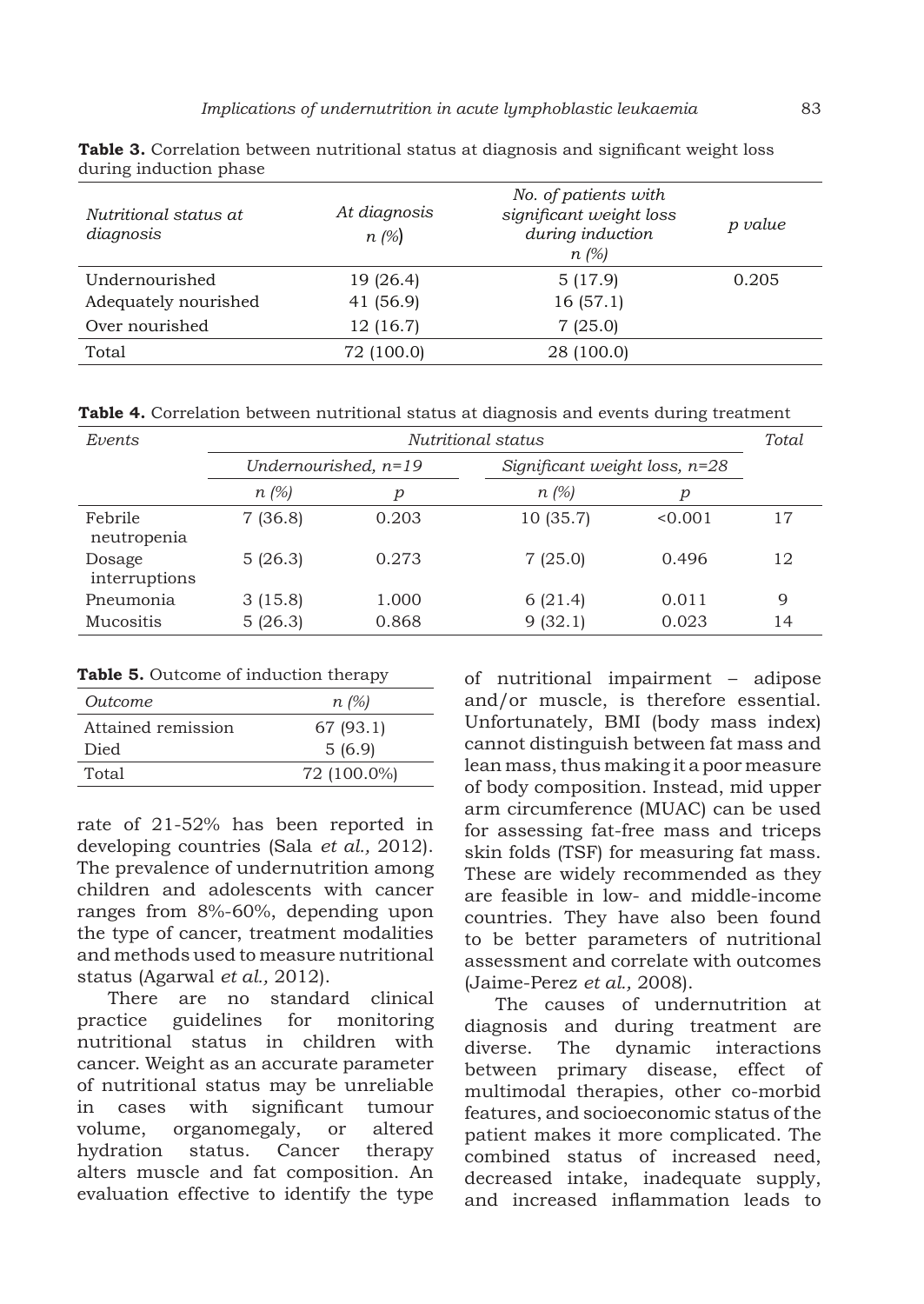protein energy deficit and pathological sequelae of those deficits (Brinksma *et al.,* 2012). So, patients with high risk for undernutrition, such as advanced stage disease or needing intensive chemotherapy regimens, should be identified and monitored closely.

Undernutrition present at the time of diagnosis in children with cancer, increases their vulnerability to alterations in the pharmacokinetics of antineoplastic agents. Pharmacokinetics of many drugs like methotrexate and anthracyclines are found to be influenced by the body composition of lean body mass and adipose tissue. At extremes of malnutrition, the pharmacodynamics of drugs are affected; and hence, their potential effectiveness is reduced (Murry, Riva & Poplack, 1998). There are only limited studies, which have evaluated the prevalence of undernutrition during the induction phase of treatment. Undernutrition at diagnosis is a poor prognostic factor resulting in lower event-free survival and greater treatment-related mortality. Tan *et al.* (2013) has reported that 15.1% of children were undernourished during the induction phase of ALL. Kumar *et al.* (2000) has reported 52% malnutrition among children with ALL and 36% weight loss during induction. Among our study population of 72 children, 19 (26.3%) were undernourished and 28 of them (38.8%) had significant weight loss during the induction period. Orgel *et al.* (2016) evaluated 2008 high risk ALL children and correlated the outcomes to duration of weight extremes during treatment. Underweight status was found to be associated with increased risk of fungal infections and haematological toxicity. Inferior eventfree survival was reported in those who were found to be underweight for 50% of the time, between the end of induction and the start of maintenance.

Roy *et al.* (2013) has reported a higher incidence of febrile neutropenia in undernourished children with ALL. Altered nutritional and inflammatory status increase the risk of severe haematological toxicity following anticancer therapy (Alexandre *et al.,*  2003). There are significant treatment interruptions/modifications due to mucositis, co-morbid infections, and neutropenic status. Maldonado *et al.*  (2015) and Sala *et al.* (2012) have correlated poor survival outcomes and treatmentrelated toxicity to undernourishment at diagnosis. Although a statistically significant association could not be found between malnutrition and mortality during induction to remission, Mejía-Aranguré *et al*. (1999) observed a strong relationship between the degree of malnutrition and the risk of death. He has quoted that undernourishment may influence early mortality during the induction to remission phase of the treatment. Severely undernourished children were found to have 3.5 times higher risk of death during induction than remission.

A study from St. Jude Children's Research Hospital had reported that infections contributed to 80% of deaths observed during the induction phase in children with ALL (Rubnitz *et al*. 2004). Marwaha *et al*. (2010) has reported an induction mortality of 10% and Rajeswari *et al.* (*2018*) has quoted it as 5.3% among children with ALL. Malnutrition compromises the integrity of the mucosal barrier and thereby predisposes these children to increased rate of infections. The induction mortality rate among our study population was 6.9% and all of them died due to infections. In our study, though there was no statistical significance to suggest that nutritional status at diagnosis was associated with outcomes, there was a strong association between a depletion in nutritional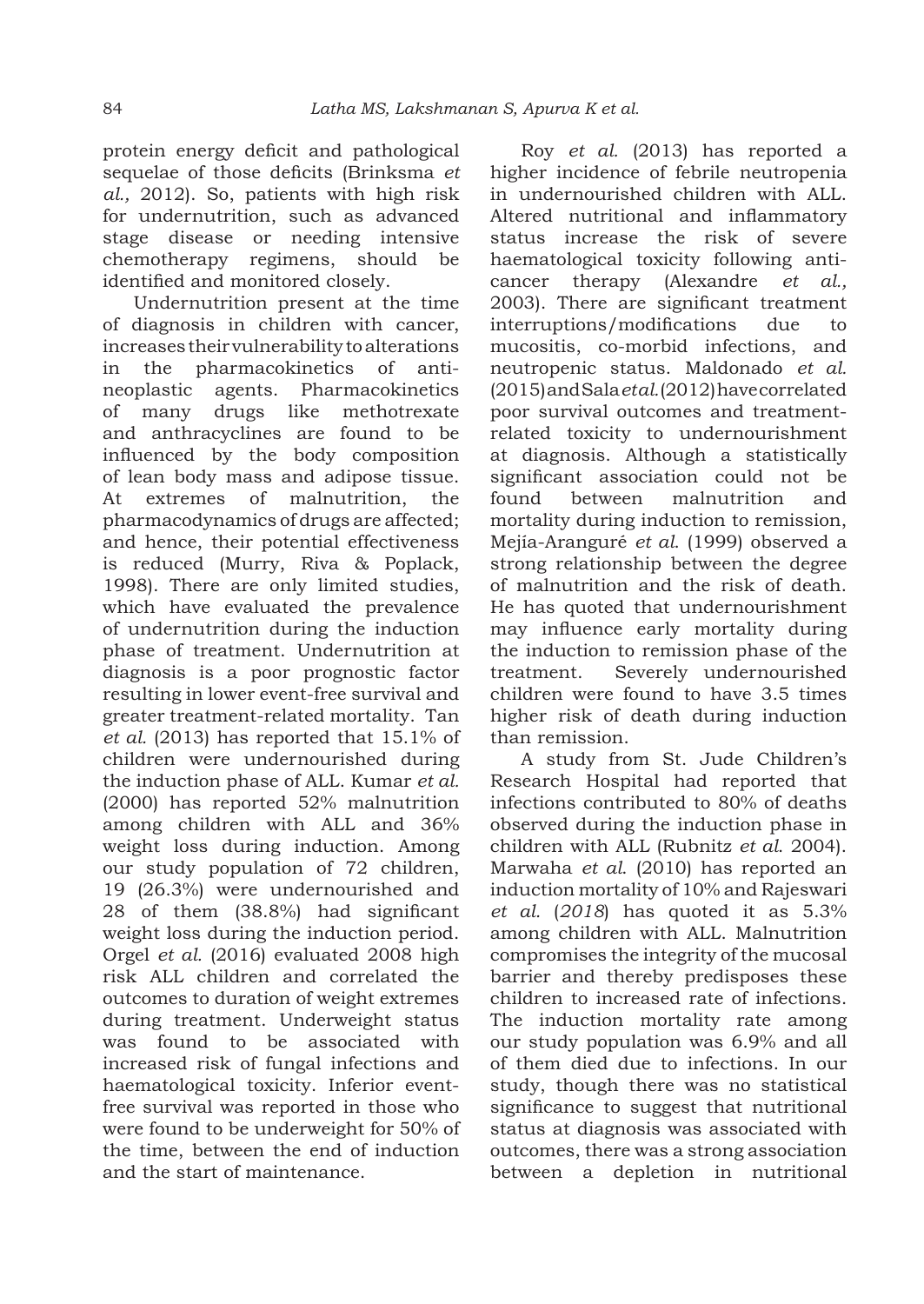status and treatment outcomes. In our study, all five children who died during induction phase had significant weight loss. The incidence of events, such as mucositis, pneumonia, and febrile illness, were more prevalent in patients who underwent significant weight loss through the course of treatment.

As undernutrition is a modifiable risk factor for the outcomes in ALL, longitudinal nutritional assessments should be incorporated and appropriate nutritional interventions should be implemented. Assessment should be a dynamic process and should be able to recognise at-risk patients to enable proactive care to those who are at the highest need of nutritional interventions. A study in Guatemala has demonstrated that correction of undernutrition in children with ALL within six months of diagnosis resulted in improvement of their survival rates as compared to the normally nourished children (Antillon *et al.,* 2013). Larger interventional studies with dietary modifications are lacking as there are methodological challenges to have randomised and double blinded studies for an accurate assessment. It has to be recognised that malnutrition is also a part of socioeconomic disadvantage and hence, simple and cost effective nutritional interventions can diminish the morbidity burden of undernourishment in low-income countries.

### **CONCLUSION**

The incorporation of nutritional assessments into ALL treatment protocols, as well as adequate and appropriate nutritional interventions should become routine practices in clinical setting in order to improve the outcomes of remission during induction phase among childhood ALL patients.

#### **Acknowledgement**

We thank the patients and parents for their cooperation.

### **Authors' contributions**

LMS, prepared the draft of the manuscript and reviewed the manuscript; LS, assisted in data collection and statistical analysis; AK, assisted in data entry and initial proof correction; JS, conceptualised and designed the study; DJ, assisted in reviewing the manuscript and data analysis.

#### **Conflict of interest**

Authors declare no conflict of interest.

#### **References**

- Agarwal E, Ferguson M, Banks M, Batterham M, Bauer J, Capra S & Isenring E (2012). Nutrition care practices in hospital wards: Results from the Nutrition Care Day Survey 2010. *Clin Nutr* 31(6):995-1001.
- Alexandre J, Gross-Goupil M, Falissard B, Nguyen ML*,* Gornet JM, Misset JL & Goldwasser F (2003). Evaluation of the nutritional and inflammatory status in cancer patients for the risk assessment of severe haematological toxicity following chemotherapy. *Ann Oncol* 14(1):36-41.
- Antillon F, Rossi E, Molina AL, Sala A, Pencharz P, Valsecchi MG & Barr R (2013). Nutritional status of children during treatment for acute lymphoblastic leukemia in Guatemala. *Pediatr Blood Cancer* 60:911-915.
- Brinksma A, Huizinga G, Sulkers E, Kamps W, Roodbol P & Tissing W (2012). Malnutrition in childhood cancer patients: A review on its prevalence and possible causes. *Crit Rev Oncol Hematol* 83(2):249-275.
- Guriek Gökçebay D, Emir S, Bayhan T, Demir HA, Gunduz M & Tunc B (2015). Assessment of nutritional status in children with cancer and effectiveness of oral nutritional supplements. *J Pediatr Hematol Oncol* 32:423-432.
- Jaime-Pérez JC, González-Llano O, Herrera-Garza JL, Gutiérrez-Aguirre H*,* Vázquez-Garza E & Gómez-Almaguer D (2008). Assessment of nutritional status in children with acute lymphoblastic leukemia in northern Me´xico: A 5-year experience. *Pediatr Blood Cancer* 50:506-508.